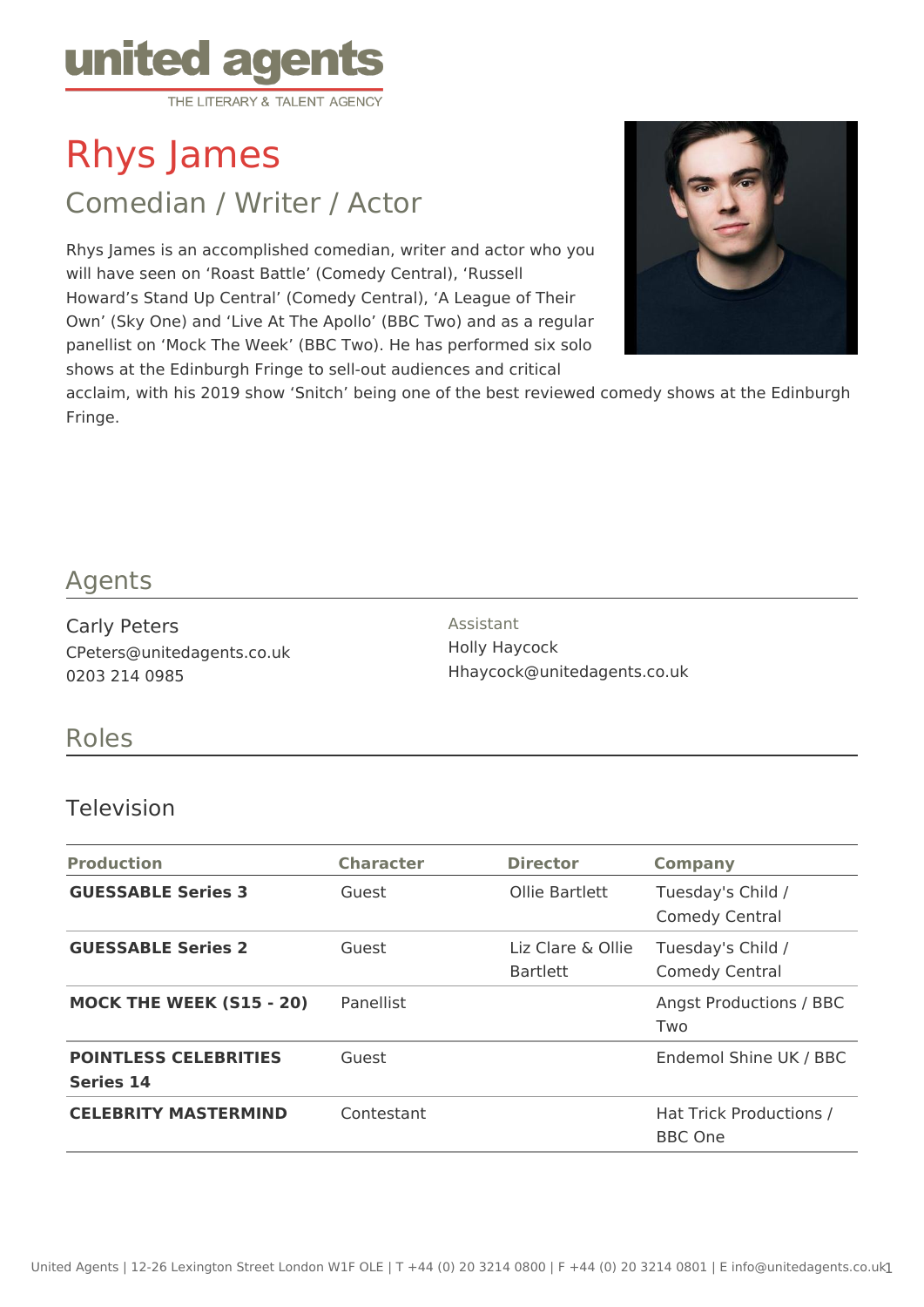| <b>Production</b>                                                    | <b>Character</b>               | <b>Director</b>   | <b>Company</b>                                    |
|----------------------------------------------------------------------|--------------------------------|-------------------|---------------------------------------------------|
| <b>RICHARD OSMAN'S HOUSE</b><br><b>OF GAMES Series 4</b>             | Guest                          |                   | Endemol Shine UK / BBC<br>Two                     |
| <b>COMEDY GAME NIGHT</b>                                             | Guest                          | Barbara Wiltshire | Monkey Kingdom /<br>Comedy Central /<br>Channel 5 |
| A LEAGUE OF THEIR OWN                                                | Panellist                      |                   | Sky One                                           |
| <b>COMEDIANS: HOME ALONE</b>                                         | Himself                        |                   | Done + Dusted / BBC<br>Two                        |
| <b>LIVE AT THE APOLLO</b>                                            | Stand-up                       | Paul Wheeler      | Open Mike Productions<br>Ltd / BBC Two            |
| <b>COMEDY CENTRAL AT THE</b><br><b>COMEDY STORE (2 Episodes)</b>     | Stand-up Performer             |                   | Comedy Central                                    |
| <b>ROAST BATTLE Series 3</b>                                         | Roaster                        | Liz Clare         | Comedy Central /<br>Fulwell 73 Limited            |
| <b>THE CHRIS RAMSEY SHOW</b>                                         | Guest                          | Peter Orton       | Avalon / Comedy Central                           |
| <b>SOCCER AM</b>                                                     | Guest                          |                   | Sky                                               |
| <b>FOOTBALL'S FUNNIEST</b><br><b>MOMENTS</b>                         | Guest                          |                   | Sky One                                           |
| <b>WHEN NEWS GOES HORRIBLY Guest</b><br><b>WRONG</b>                 |                                | Rob Smith         | Crackit Productions /<br>Channel 5                |
| <b>SOHO THEATRE LIVE: RHYS</b><br><b>JAMES</b>                       | Himself                        |                   | Comedy Central                                    |
| <b>THE PREMIER LEAGUE SHOW: Correspondent</b><br><b>RHYS' PIECES</b> |                                |                   | <b>BBC Two</b>                                    |
| @ELEVENISH                                                           | Core Cast                      |                   | Talkback / ITV 2                                  |
| <b>FOOTBALL TONIGHT</b>                                              | Guest                          |                   | <b>BT Sport</b>                                   |
| <b>RUSSELL HOWARD'S STAND</b><br><b>UP CENTRAL Series 2</b>          | Stand-up Performer Peter Orton |                   | Avalon / Comedy Central                           |
| <b>SWEAT THE SMALL STUFF</b><br><b>Series 4</b>                      | Panellist                      | Ollie Bartlett    | Talkback / BBC Three                              |
| <b>BRING THE NOISE: THE</b><br><b>GREEN ROOM</b>                     | Co-Host                        |                   | Stephen Stewart Twenty Six 03 / Sky One           |
| <b>SWEAT THE SMALL STUFF</b><br><b>Series 3</b>                      | Panellist                      | <b>Toby Baker</b> | Tommy Forbes & Talkback / BBC Three               |
| <b>DEBATABLE (Versus Adam</b><br>Hess)                               | Guest                          |                   | <b>BBC Two / BBC Online</b>                       |
| <b>VIRTUALLY FAMOUS Series 2</b>                                     | Panellist                      | <b>Toby Baker</b> | Talkback / E4                                     |
| <b>TAXI GAGS</b>                                                     | Guest                          |                   | The Comedy Unit/<br>Channel 4                     |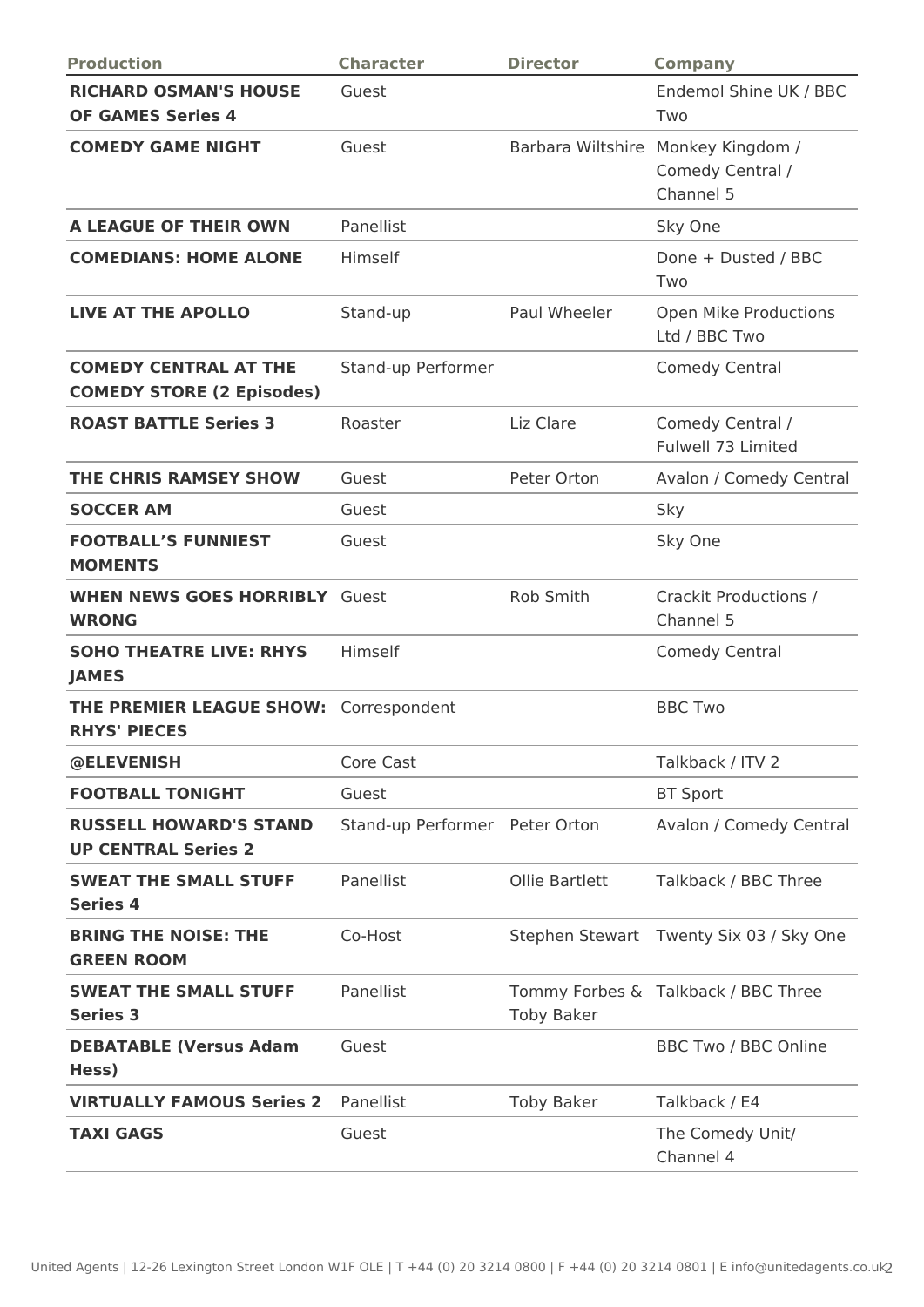| <b>Production</b>                                                                                           | <b>Character</b> | <b>Director</b> | Company                 |
|-------------------------------------------------------------------------------------------------------------|------------------|-----------------|-------------------------|
| <b>SEANN WALSH'S LATE NIGHT</b> Stand-up Performer Richard Valentine BBC Three<br><b>COMEDY SPECTACULAR</b> |                  |                 |                         |
| <b>ALEX ZANE'S FUNNY ROTTEN</b> Stand-up Performer<br><b>SCOUNDRELS</b>                                     |                  |                 | Alaska TV / London Live |

Radio

| <b>Production</b>                                   | <b>Character</b>   | <b>Director</b> | <b>Company</b>           |
|-----------------------------------------------------|--------------------|-----------------|--------------------------|
| <b>RHYSEARCH</b>                                    | Host               |                 | <b>BBC Radio 4</b>       |
| <b>RHYS JAMES ISN'T </b>                            | Host               |                 | <b>BBC Radio 4</b>       |
| <b>RHYS JAMES IS</b>                                | Host               |                 | <b>BBC Radio 4</b>       |
| THE NEWS QUIZ                                       | Panellist          |                 | <b>BBC Radio 4</b>       |
| <b>4 STANDS UP AT THE BIGGEST</b><br><b>WEEKEND</b> | Stand-up Performer |                 | <b>BBC Radio 4</b>       |
| THE COMEDY CLUB INTERVIEWS                          | Host               |                 | <b>BBC Radio 4 Extra</b> |
| <b>HAWKSBEE AND JACOBS</b>                          | Guest              |                 | Talksport                |
| <b>DON'T MAKE ME LAUGH</b>                          | Panellist          |                 | <b>BBC Radio 4</b>       |
| <b>THE LEAK</b>                                     | Panellist          |                 | <b>BBC Radio Wales</b>   |
| <b>FRESH FROM THE FRINGE</b>                        | Stand-up Performer |                 | <b>BBC Radio 4</b>       |
| THE JOSH WIDDICOMBE SHOW                            | Guest              |                 | <b>XFM</b>               |
| TOM DEACON'S WEDNESDAY NIGHT<br><b>CLUB</b>         | Guest              |                 | <b>BBC Radio 1</b>       |
| <b>THE ARTS SHOW</b>                                | Guest              |                 | <b>BBC Radio 2</b>       |
| <b>ROCK 'N' ROLL FOOTBALL</b>                       | Guest              |                 | Absolute Radio           |

# Stage

| <b>Production</b>                   | <b>Character</b> | <b>Director</b> | <b>Company</b>                                        |
|-------------------------------------|------------------|-----------------|-------------------------------------------------------|
| <b>RHYS JAMES: SNITCH</b>           | Himself          |                 | Show and Tell UK / 2020 Tour                          |
| <b>RHYS JAMES: SNITCH</b>           | <b>Himself</b>   |                 | Edinburgh Fringe 2019 / Soho Theatre<br>2019          |
| <b>RHYS JAMES: WISEBOY</b>          | Himself          |                 | Edinburgh Festival Fringe 2017 / Soho<br>Theatre 2018 |
| <b>RHYS JAMES: FORGIVES Himself</b> |                  |                 | Edinburgh Festival Fringe 2016 / Soho<br>Theatre 2017 |
| <b>RHYS JAMES: REMAINS</b>          | <b>Himself</b>   |                 | Edinburgh Festival Fringe 2015 / Soho<br>Theatre 2016 |
| <b>RHYS JAMES: BEGINS</b>           | Himself          |                 | Edinburgh Festival Fringe 2014 / Soho<br>Theatre 2015 |